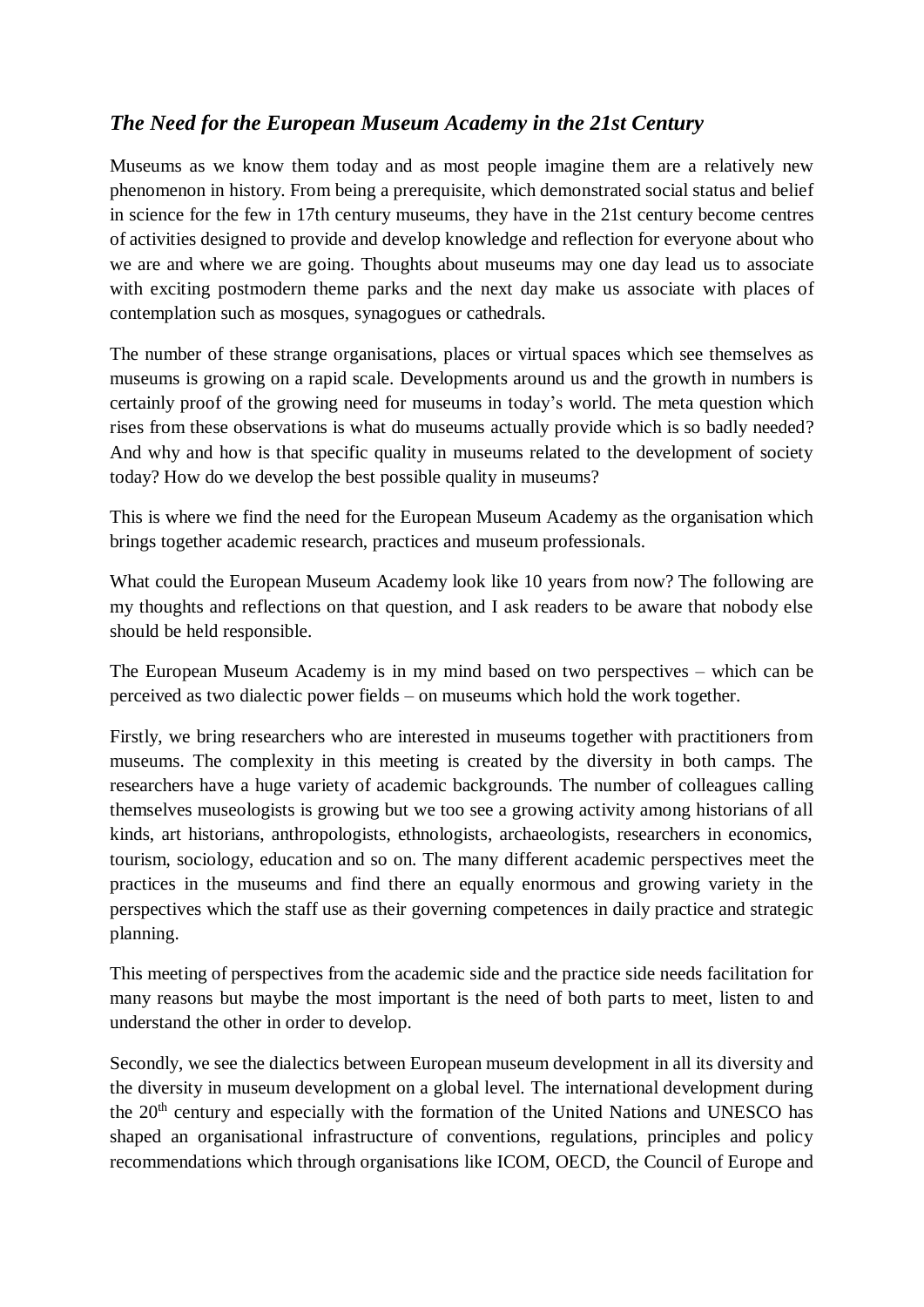the European Union drops down to national governments, regional and local authorities and to individual museums.

In ways which are difficult to define in a few words we can say that these principles mainstream the museums. To the extent that the museums in Europe get their international influences primarily through European organisations mainstreaming of aims, priorities and other matters shapes a European museum community. The European museum community shares many things but not all with other museum communities throughout the world.

So, we have two interesting dialectic fundamentals for the European Museum Academy from which to build our priorities and actions for the Academy. The relation between diverse research perspectives and mutually diverse museum practices, and the relation between diverse European museum policy development and realities and likewise global policies and realities. From these fundamentals the Academy shapes the vision of our governing principles. The European Museum Academy works with the production, preservation and dissemination of unique knowledge about and for European museums, and the business-model is securing that all work is carried out independently, transparently and professionally.

The three dominating fields of action for the Academy have from the beginning been and still are research and development projects, education through specially designed master classes and the European award schemes for best museum performances in several different categories. The Academy is taking on all these fields in the spirit of the above mentioned fundamentals and business model.

A few examples may illustrate how the Academy addresses the principles above.

Since 2018 the Academy has collected National Museum Reports from its network of national representatives. It may appear to be a strange and useless initiative as we all know about the fantastic job done by the International Council of Museums, the European Union and national governments. Is it necessary? The material collected and presented by the mentioned organisations is almost solely of a statistical nature and produced primarily for the purpose of stimulating policy development on a national or supranational level. The European Museum Academy's national representatives are instead asked to write a short report on what is actually going on. Do they see new legislation, financial issues, trends, policies in their countries which are important for museums?

From this kind of report we get material which provides a qualitative impression of the situation and often even makes the above-mentioned statistics understandable. In the long run this material provides a good empirical base for research. Together with the judges' reports collected from all the visits to museums which over the years have been nominated for awards it is possible to make solid empirically based analysis on museum developments at national and European level.

The Academy is working together with several organizations, among them the Pascal Observatory which is an international network of universities and regional authorities which engages with research and policy development related to regional development. We are now